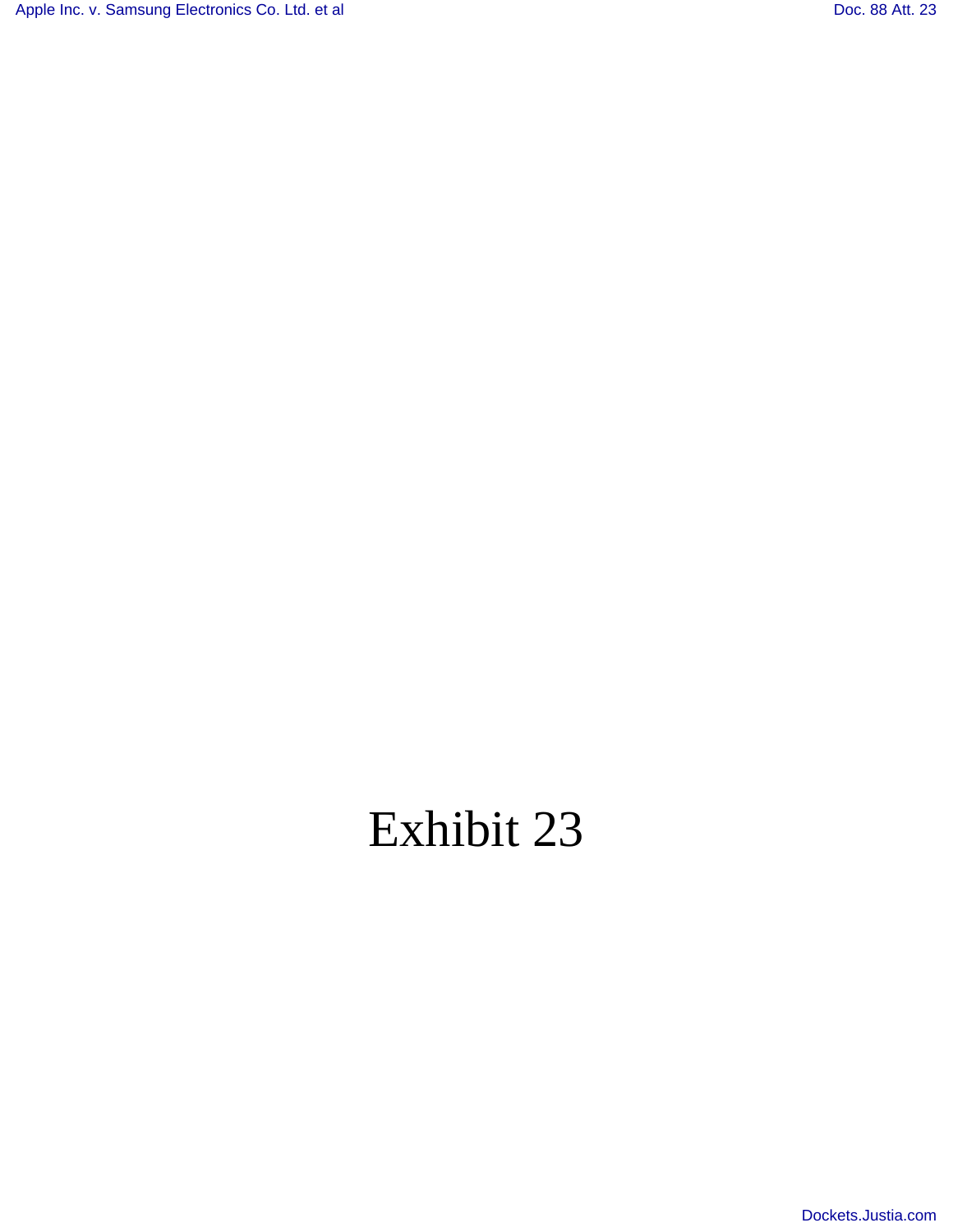<u>Application of the contract of the contract of the contract of the contract of the contract of the contract of the contract of the contract of the contract of the contract of the contract of the contract of the contract o</u>

<u>Store and the store and the store and the store and the store and the store and the store and the store and the store and the store and the store and the store and the store and the store and the store and the store and t</u> Mac and the contract of the contract of the contract of the contract of the contract of the contract of the contract of the contract of the contract of the contract of the contract of the contract of the contract of the co iPod in the contract of the contract of the contract of the contract of the contract of the contract of the contract of the contract of the contract of the contract of the contract of the contract of the contract of the co iPhone **in the case of the case of the case of the case of the case of the case of the case of the case of the case of the case of the case of the case of the case of the case of the case of the case of the case of the cas** iPad and the contract of the contract of the contract of the contract of the contract of the contract of the contract of the contract of the contract of the contract of the contract of the contract of the contract of the c iTunes and the contract of the contract of the contract of the contract of the contract of the contract of the Support iPhone 4 images

## iPhone 4 Sales Top 1.7 Million

CUPERTINO, California—June 28, 2010—Apple® today announced that it has sold over 1.7 million of its iPhone® 4 through Saturday, June 26, just three days after its launch on June 24. The new iPhone 4 features FaceTime®, which makes video calling as easy as one tap, and Apple's new Retina display, the highest resolution display ever built

into a phone, resulting in stunning text, images and video.<br>"This is the most successful product launch in Apple's history," said Steve Jobs, Apple's CEO. "Even so, we apologize to those customers who were turned away because we did not have enough supply."

iPhone 4 also features a 5 megapixel camera with LED flash, HD 720p video recording, Apple's A4 processor, a 3 axis gyro and up to 40 percent longer talk time—in a beautiful all- new design of glass and stainless steel that is the thinnest smartphone in the world.

iPhone 4 comes with iOS 4, the newest version of the world's most advanced mobile operating system, which features Multitasking, Folders, enhanced Mail, deeper Enterprise support and Apple's new iAd mobile advertising platform. The contract of the contract of the contract of the contract of the contract of the contract of the contract of the contract of the contract of the contract of the contract of the contract of the contract of the

## Pricing & Availability

iPhone 4 is available in the US for a suggested retail price of \$199 (US)\* for the 16GB model and \$299 (US) for the 32GB model in both Apple and AT&T's retail and online stores, Best Buy, Radio Shack and Wal- Mart stores. iPhone 4 is also available in the UK, France, Germany and Japan and will be available in an additional 18 countries by the end of July—Australia, Austria, Belgium, Canada, Denmark, Finland, Hong Kong, Ireland, Italy, Luxembourg, Netherlands, Norway, New Zealand, Singapore, South Korea, Spain, Sweden and Switzerland.

\*Qualified customers only. Requires a new two year AT&T rate plan, sold separately.

Apple designs Macs, the best personal computers in the world, along with OS X, iLife, iWork, and professional software. Apple leads the digital music revolution with its iPods and iTunes online store. Apple reinvented the mobile phone with its revolutionary iPhone and App Store, and has recently introduced its magical iPad which is defining the future of mobile media and computing devices.

Press Contacts: **Example 2018 Press Contacts: Press Contacts: Press Contacts: Press Contacts:** Natalie Harrison Apple **Apple** harri@apple.com (408) 862- 0565

Natalie Kerris Apple **Apple**